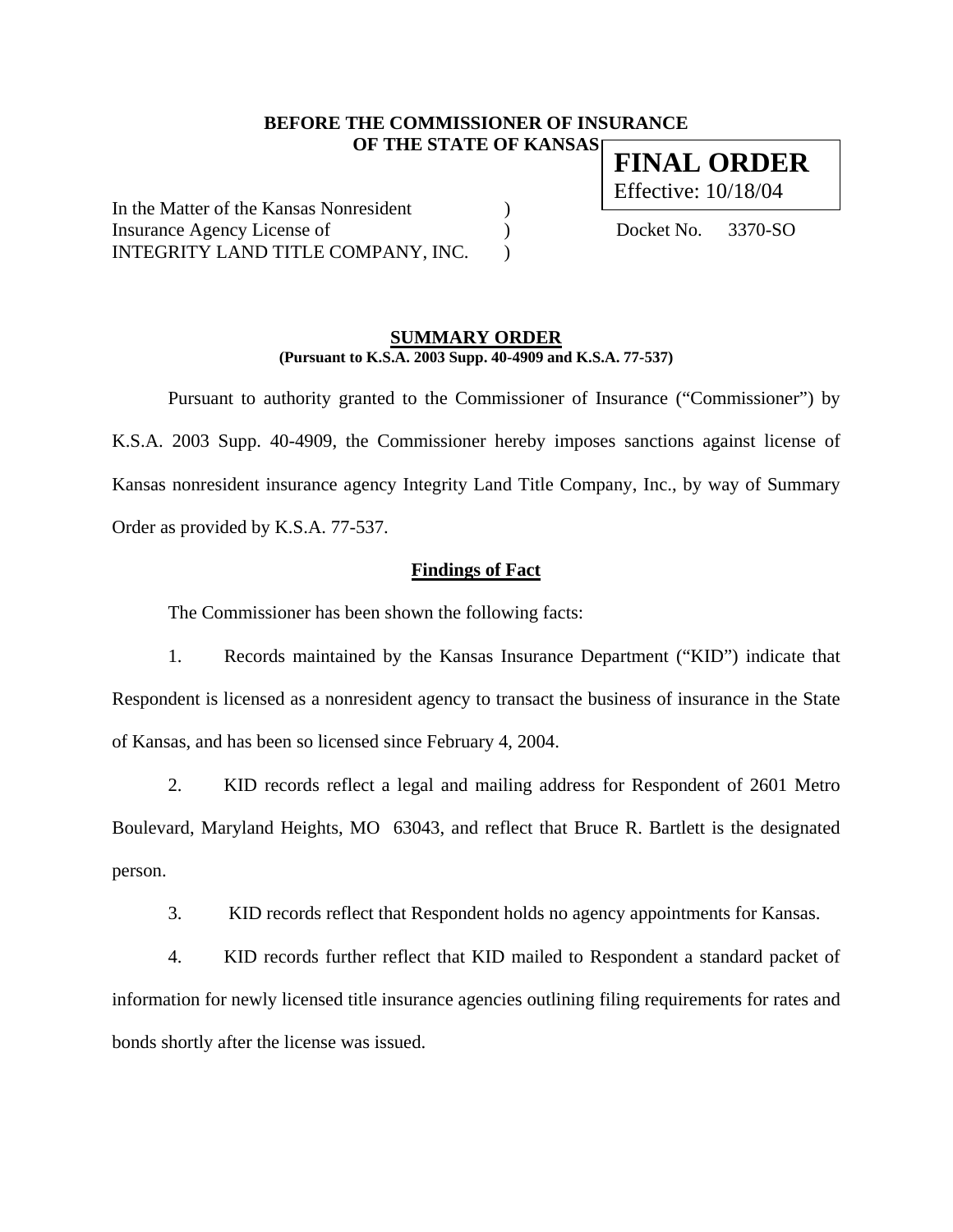5. Respondent failed to file rates and a bond or respond otherwise to the correspondence.

6. By letter dated June 18, 2004, KID demanded Respondent either comply or make "arrangements for compliance" within 15 days.

7. To date, Respondent has failed to comply or otherwise reply to the letter.

# **Applicable Law**

8. K.S.A. 2003 Supp. 40-4905(a) provides, in relevant part, "[I]t shall be unlawful for any person to sell, solicit or negotiate any insurance within this state unless such person has been issued a license as an insurance agent in accordance with this act."

9. K.S.A. 2003 Supp. 40-4909(a) provides, in relevant part:

"The commissioner may deny, suspend, revoke or refuse renewal of any license issued under this act if the commissioner finds that the applicant or license holder has: . . . (2) Violated: (A) Any provision of chapter 40 of the Kansas Statutes Annotated, and amendments thereto, or any rule and regulation promulgated thereunder; (B) any subpoena or order of the commissioner; . . . (8) Used any fraudulent, coercive, or dishonest practice, or demonstrated any incompetence, untrustworthiness or financial irresponsibility in the conduct of business in this state or elsewhere. . . ." K.S.A. 2003 Supp. 40-4909(a).

10. A title insurance agent that handles escrow, settlement, or closing accounts

must file either a surety bond that meets statutory requirements or an irrevocable letter of

credit in a form acceptable to the Commissioner to secure the agent's performance of its

obligations. K.S.A. 40-1139.

11. ". . . Every insurance agent, agency or company authorized to transact title insurance in this state shall file with the commissioner every manual of classification, rules and rates, every rating plan, every rate card and every modification of the foregoing which may be used in connection with providing title insurance or other services in connection with real estate transactions on property located in counties having a population of 10,000 or more. No charge may be made by any title insurance agent, agency or company that has not been filed with the commissioner as required by this section. . . . " K.S.A. 40-952(c).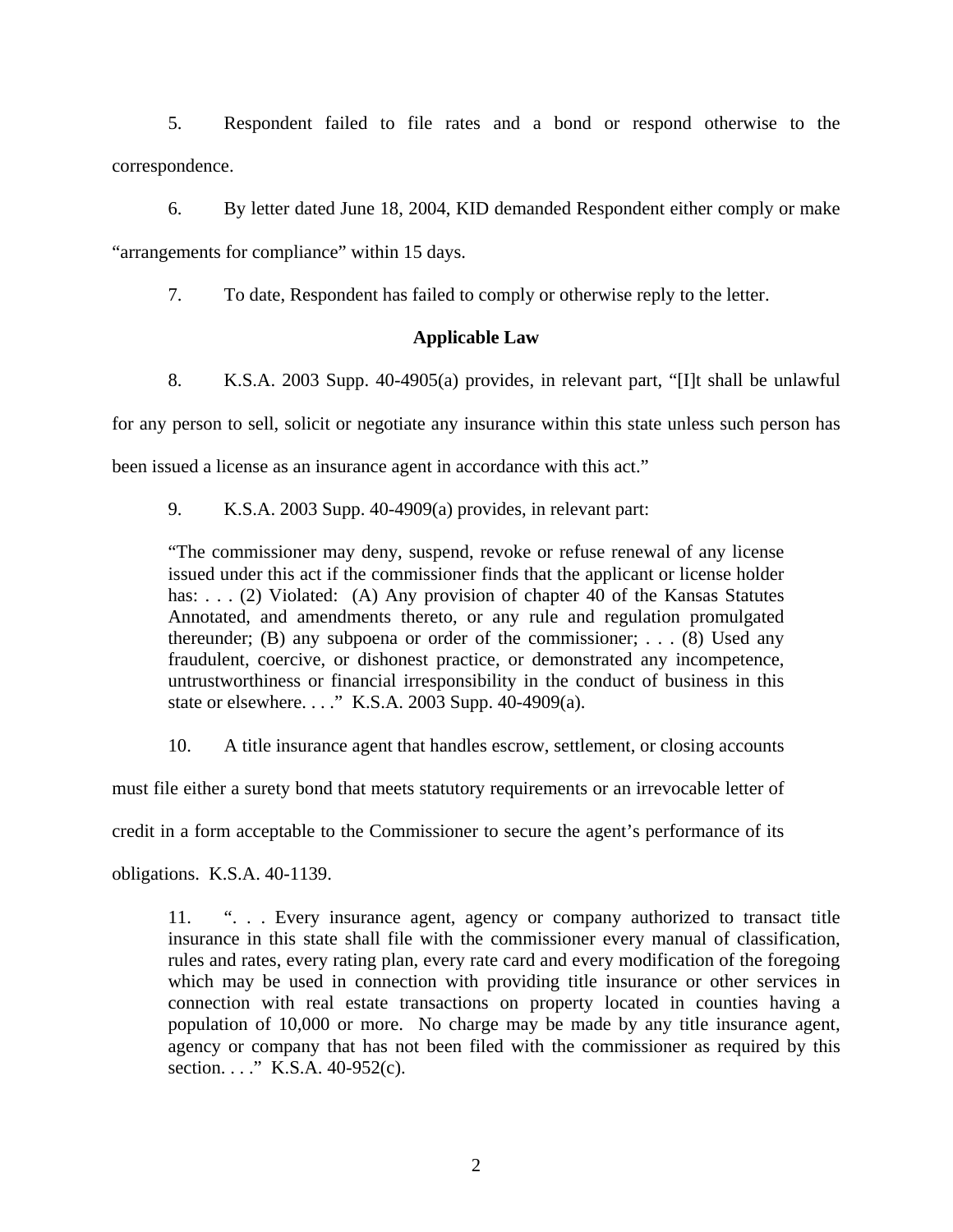12. The commissioner may censure the licensee or impose an administrative penalty of \$500 per violation up to a maximum of \$2500 for the same violation occurring within six calendar months from the date of the original violation, or \$1000 for a knowing violation up to \$5000 for the same violation within six calendar months, in lieu of taking any action under subsection (a). K.S.A. 2003 Supp. 40-4909(h).

## **Conclusions of Law**

13. The Commissioner has jurisdiction over Respondent as well as the subject matter of this proceeding, and such proceeding is held in the public interest.

14. The Commissioner concludes that no evidence exists that Respondent has sold the title insurance or handled escrow, settlement, or closing accounts without having satisfied statutory requirements.

15. However, the Commissioner concludes, based on KID records, that Respondent has failed to comply with K.S.A. 40-952(c).

16. In addition, the Commissioner finds that Respondent failure or refusal to reply to a communication from the Commissioner's staff that required a response demonstrates a disregard for regulatory authority and irresponsibility in the conduct of business.

17. The Commissioner concludes that Respondent's agent license may be revoked or suspended pursuant to K.S.A. 2003 Supp.  $40-4909(a)(2)(A)$  as a result of violations of provisions of chapter 40 of the Kansas Statutes Annotated and 40-4909(a)(8) as a result of failure to respond to the Commissioner's demand.

18. The Commissioner, however, concludes that the interests of insurers and protection of the insurable interests of the public are adequately served by a monetary penalty.

3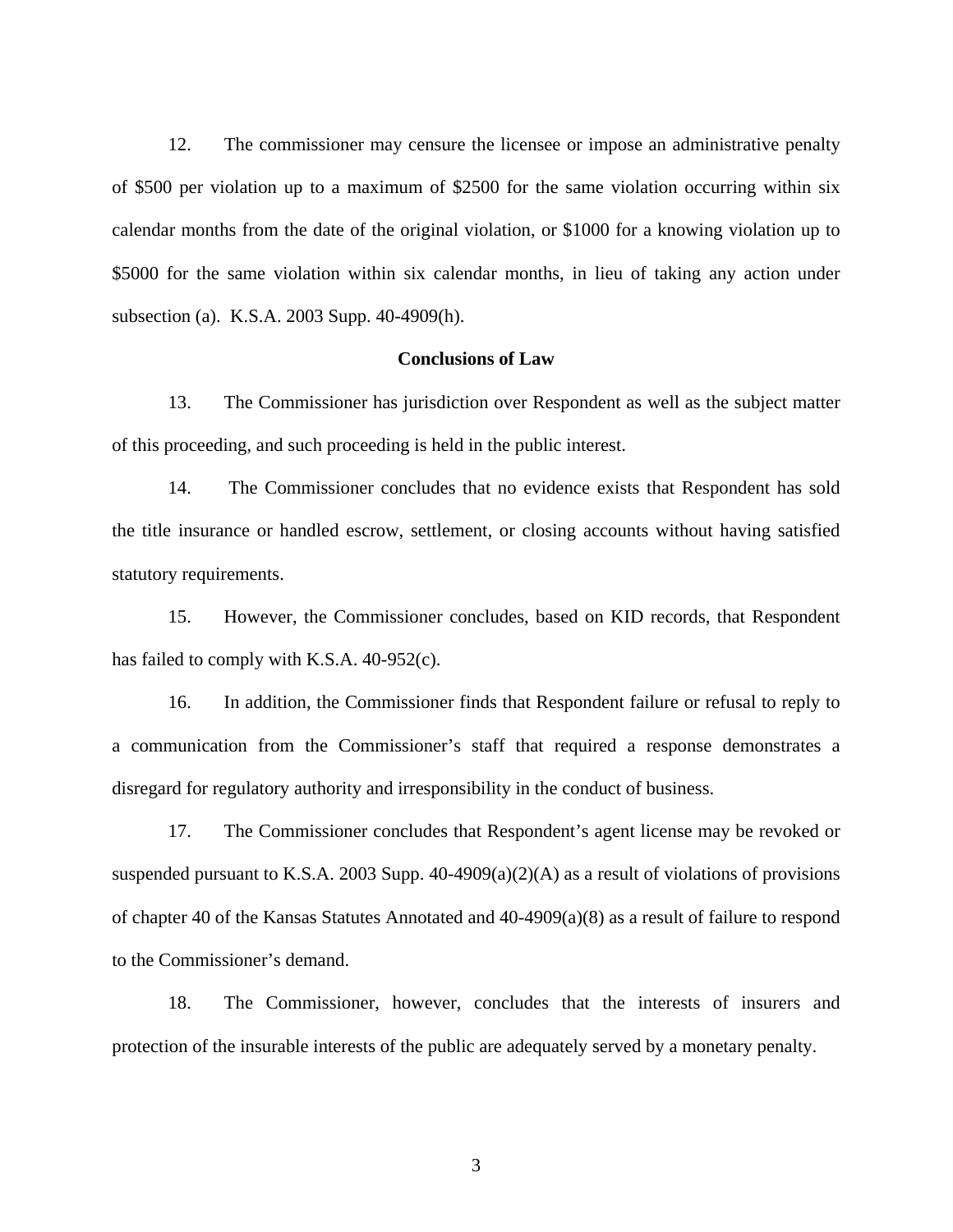19. The Commissioner concludes, pursuant to K.S.A. 2003 Supp. 40-4905(a) and 40- 4909(h), that Respondent should pay a monetary of \$500 for failure to respond.

20. Based on the facts and circumstances set forth herein, it appears that the use of summary proceedings in this matter is appropriate, in accordance with the provisions set forth in K.S.A. 77-537(a), in that the use of summary proceedings does not violate any provision of the law and the protection of the public interest does not require the KID to give notice and opportunity to participate to persons other than Integrity Land Title Company, Inc.

## **IT IS THEREFORE ORDERED BY THE COMMISSIONER OF INSURANCE**

**THAT** Kansas nonresident insurance agency Integrity Land Title Company, Inc., is hereby ordered to pay an administrative penalty of **\$500 (five hundred dollars and no cents)** on or before the effective date of this order.

In the event that the penalty is not paid by the effective date of this order, Respondent's Kansas nonresident insurance agency license shall be suspended for violation of the Commissioner's order until such time as the \$500 penalty and an additional penalty of \$500 is paid in full.

It is further ordered that Respondent shall **CEASE AND DESIST** from engaging in the sale, solicitation, or negotiation of title insurance business covering risks within the state of Kansas in violation of any of the provisions of chapter 40 of the Kansas Statutes Annotated or this order.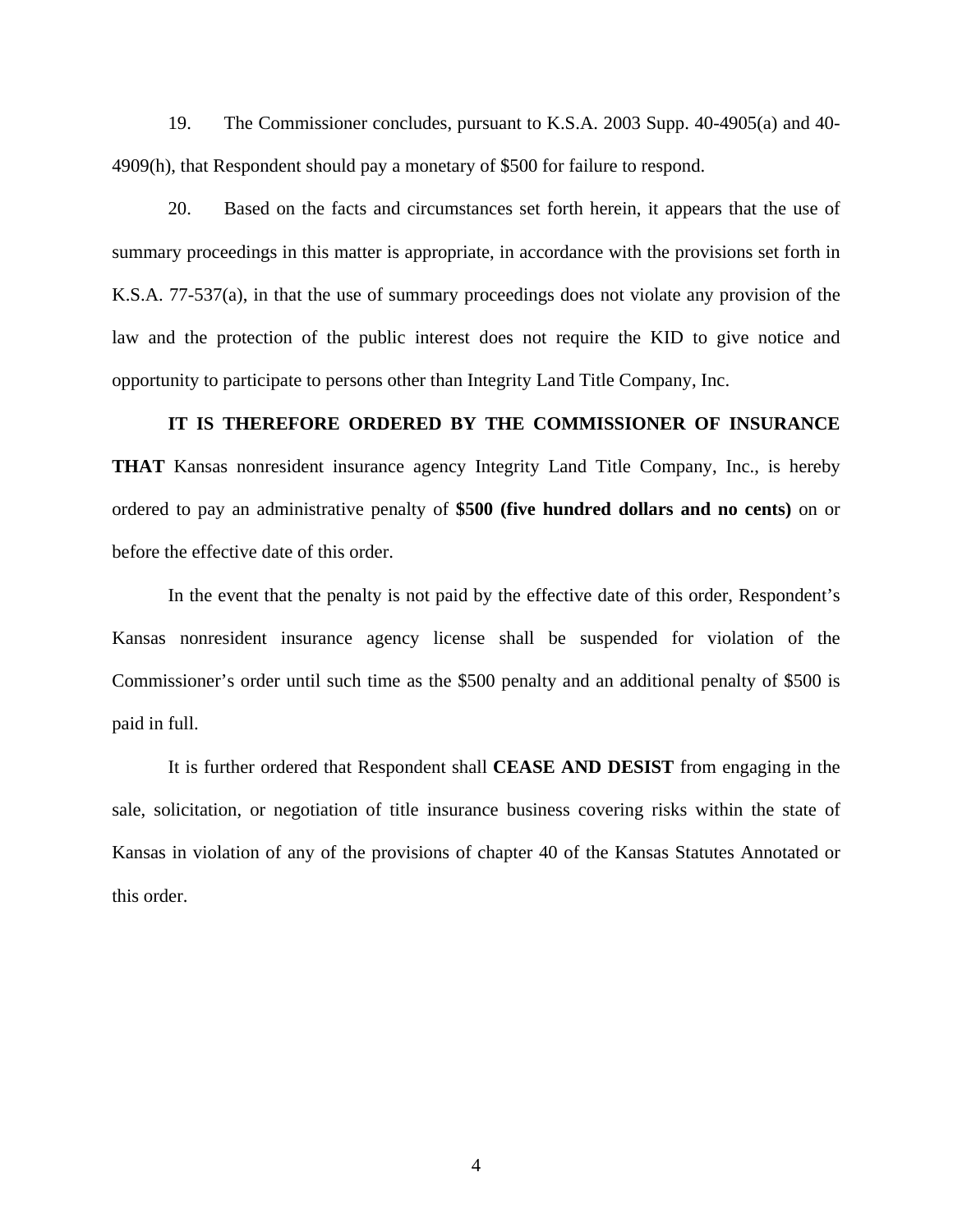# IT IS SO ORDERED THIS 28<sup>th</sup> DAY OF SEPTEMBER, 2004, IN THE CITY OF

# **TOPEKA, COUNTY OF SHAWNEE, STATE OF KANSAS.**



| $\angle$ s/ Sandy Praeger |  |
|---------------------------|--|
| <b>Sandy Praeger</b>      |  |
| Commissioner of Insurance |  |

 $\angle$ s/ John W. Campbell $\angle$ John W. Campbell General Counsel

**NOTICE: In the event the Petitioner files a petition for judicial review, the agency officer designated pursuant to K.S.A. 77-613(e) to receive service of a petition for judicial review on behalf of the KID is John W. Campbell, General Counsel, Kansas Insurance Department, 420 S.W. 9th St., Topeka, KS 66612-1678.** 

### **Certificate of Service**

 The undersigned hereby certifies that she served a true and correct copy of the above and foregoing **Notice** and **Summary Order** on this \_28th\_ day of September 2004, by causing the same to be deposited in the United States Mail, first class postage prepaid, addressed to the following:

Bruce R. Bartlett Integrity Land Title Company, Inc. 2601 Metro Boulevard Maryland Heights, MO 63043

> $\angle$ s/ Brenda J. Clary $\angle$ Brenda J. Clary